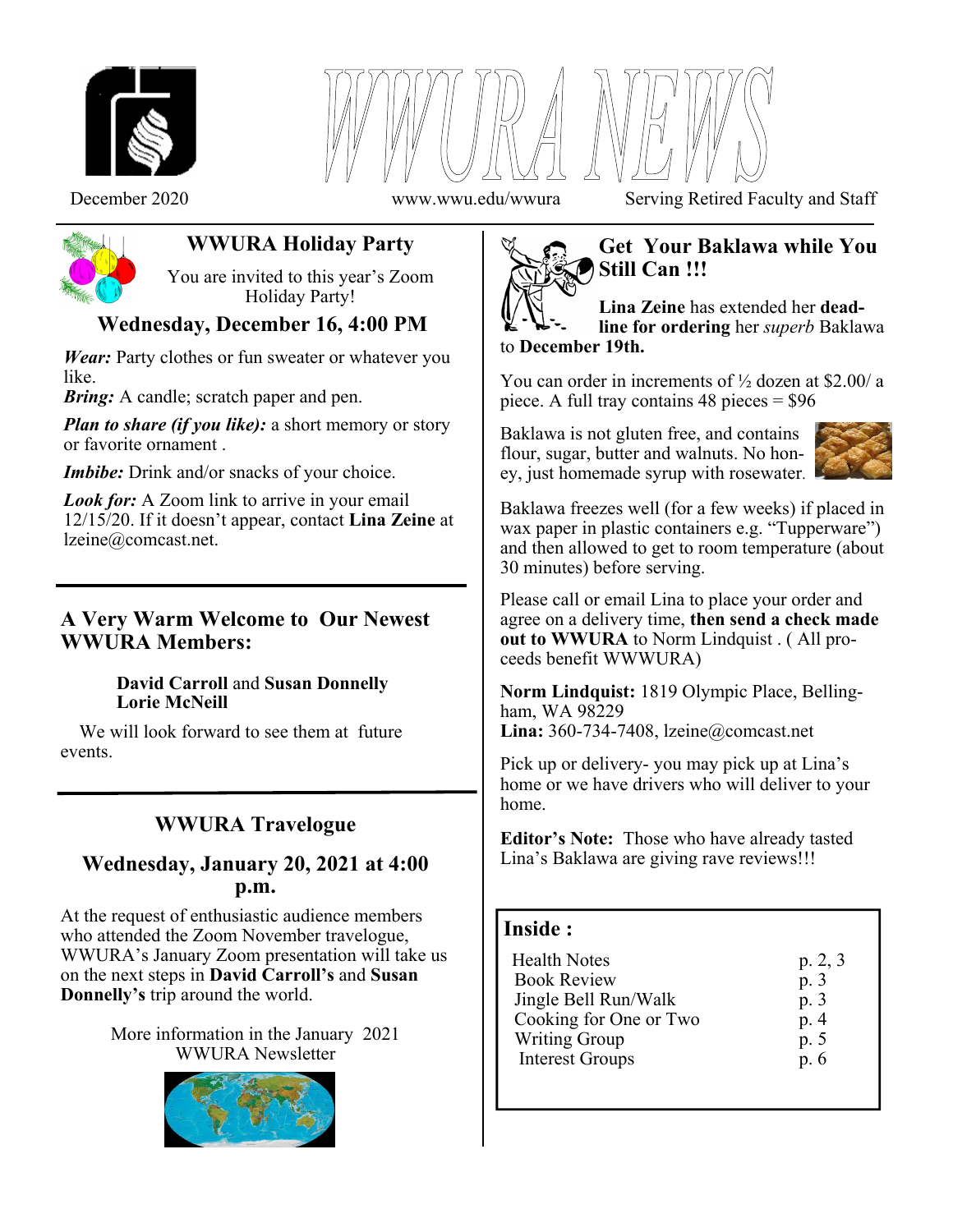### **December 2020 Health Notes by Evelyn Ames Tips for Detecting Current COVID-19 Health Scams Plus: Sayings that Provide Humor and Wisdom**

In the current environment of "instant" and abundant forms of media, scammers are taking advantage of people's fears surrounding the Coronavirus. Scammers are setting up websites to sell bogus products and using fake emails, texts, phone calls, and social media posts as ruses to take people's money and personal information. The emails and posts may promote "awareness and prevention tips" and fake information about cases in your neighborhood. They may be asking for donations to victims or offering advice on unproven treatments. These emails often contain malicious email attachments.

Here are some tips to help you keep the scammers at bay:

- Do not click on links from sources you do not know. It could download a virus onto your computer or device. Make sure the anti-malware and anti-virus software on your computer is up to date.
- Watch for emails claiming to be from the Center for Disease Control and Prevention (CDC) or experts saying that have information about the virus. For the most up-to-date information about the Coronavirus, check the official CDC site, Federal Trade Commission, various university Schools of Public Health, Washington State's consumer protection agencies, and the World Health Organization (WHO).
- Ignore online offers for vaccinations. If you see ads touting prevention, treatment, or cures for the Coronavirus, ask yourself this: if there's been a medical breakthrough, would you be hearing about it for the first time through an ad or sales pitch?
- Do your homework when it comes to donations, whether through charities or crowdfunding sites. Do not let yourself be rushed into making donations. If someone wants donations in cash, by gift card, or by wiring money, consumer protection agencies encourage you not to do it.
- Be alert to "investment opportunities." The U.S. Securities and Exchange Commission (SEC) is warning people about online promotions, including those on social media, claiming that the products or services of publicly-traded companies can prevent, detect, or cure the coronavirus and that the stock of these companies will dramatically increase in value as a result. Source: Coronavirus: Scammers follow the headlines | FTC Consumer Information

To conclude the 2020 year of Health Notes, after starting the year with "Friendships," "Gratitude," and "Laughter," as they benefit our health, the following musings and quotes are offered. "I awoke this morning with devout thanksgiving for my friends, the old and the new." - Ralph Waldo Emerson. "Let us be grateful to the people who us happy. They are the charming gardeners who make our souls blossom." – Marcel Proust

The following sayings come from a small booklet (*Mother tried to tell me…and I just wouldn't listen*). Periwinkle, Inc, Ontario, Canada, dated 1982. (You never know what you have stashed away in a desk drawer until you begin reorganizing!) Enjoy these sayings!

"Deal with the faults of others as gently as with your own." "Always forgive your enemies, nothing annoys them so much."

 "Hatred can be an acid that does more damage to the vessel in which it is stored than to the object on which it is poured." "People are lonely because they build walls instead of bridges."

"Use the talents you possess…for the woods would be very silent, if no birds sang, except the best."

"We are never more discontented with others, then when we are discontented with ourselves."

"We may not return the affection of those who like us…but we respect their good judgment."

"Cast your bread upon the waters, and it will return twofold."

"To handle yourself use your head. To handle others, use your heart."

"About the only thing that comes to us without effort, is old age." "Happiness is a slice of life…. buttered! 'If God had wanted us to be permissive, he would have given us the Ten Suggestions."

"Life is not a matter of holding good cards, but of playing a poor hand well."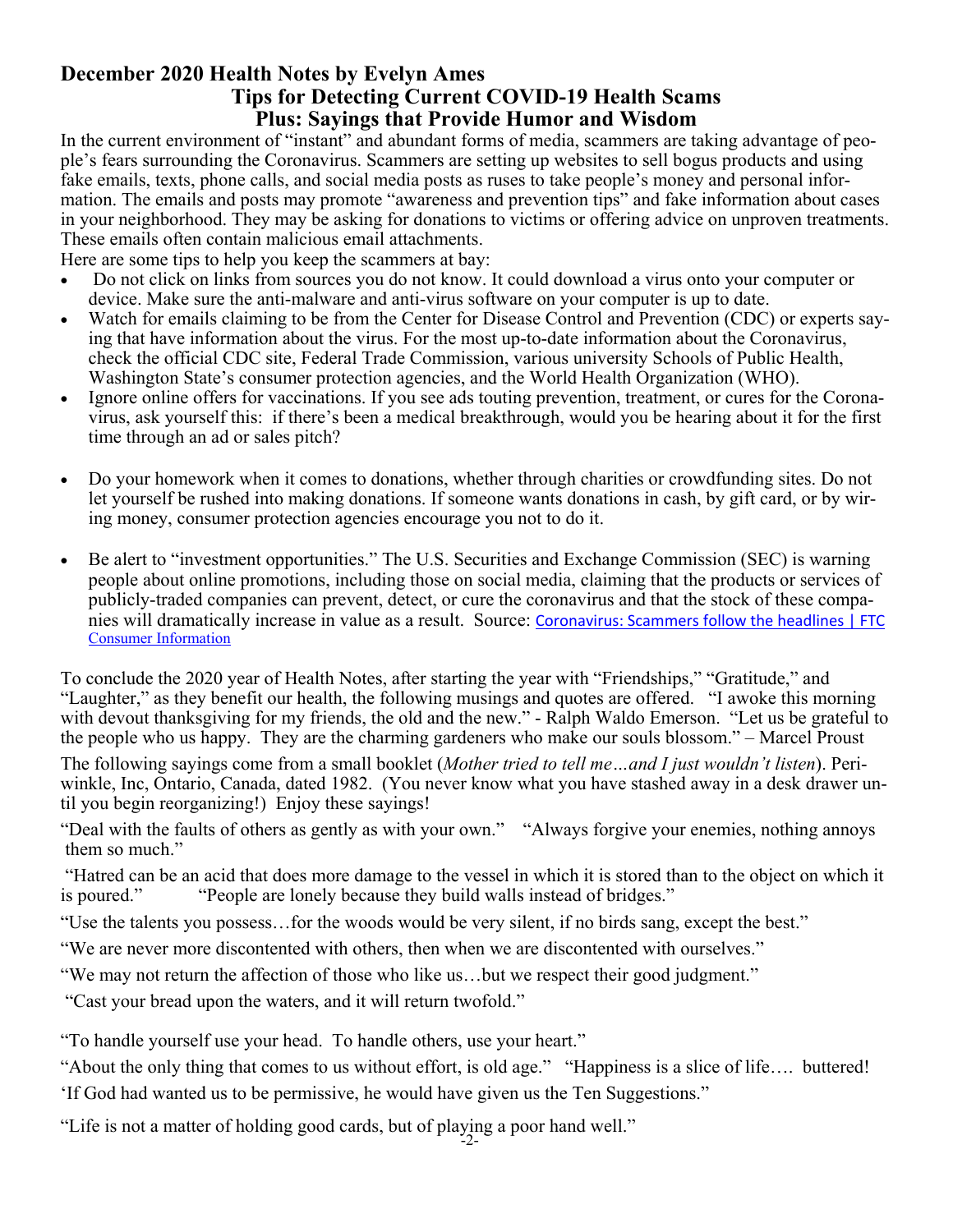# **Health Notes**, cont'd

"Compromise is simply changing the question to fit the answer." "The trouble with trouble is that is starts out as fun."

'It doesn't matter if you're on the right track…. you'll still get run over if you don't keep moving."

"Our problem isn't not knowing what is right….it is doing it."

 "Some minds are like concrete…. thoroughly mixed and permanently set." "Love is like the five loaves and two fishes…It doesn't start to multiply until you give it away." "If you trust…..you don't worry. If you worry….you don't trust." "Two can live as cheaply as one, if one doesn't eat." "Real friends are those who, when you've made a fool of yourself—don't think you've done a permanent job." "To forgive and forget, is the true test of greatness."

## *May you enjoy a safe and healthy new year in 2021!*

## **Book Review**

*In the Garden of Beasts: Love, Terror, and an American Family in Hitler's Berlin*, Erik Larson (2011, Broadway Books (Random House))

As you see, this is not a new book, but it speaks to our time. In his introduction, Larson writes, "I have always wondered what it would have been like for an outsider to have witnessed firsthand the gathering dark of Hitler's rule." His book supplies an answer to his question, as it documents the experience of the American ambassador to Germany from 1933 to 1937.

This upright man, William Dodd, Chair of the History Department at the University of Chicago, was persuaded to serve his country as ambassador to Germany, though his main purpose in life at that time was to finish his four-volume study, *The Rise and Fall of the Old South*. He went to Berlin with his loyal wife, Martha, his son Bill, an unambitious history teacher, and his journalist daughter, Martha. At first the family was impressed with the orderly achievements of Hitler's regime and the complaisance of the public enjoying the Tiergarten, the "garden of beasts" in the center of the city. Young Martha, beautiful, self-confident, and promiscuous, had affairs with a number of prominent Nazis and enthused over the promise of German youth.

But gradually Dodd came to see what was really happening, especially as American residents were attacked by SA gangs, Jews suffered increasing oppression, and competition among Hitler's henchmen led to the massacre of the SA by the SS. Larson goes into fascinating detail about the gradual encroachments of Nazi policy on everyday life, about the changing attitudes of ordinary people, about Dodd's interviews with Hitler, and about the reactions of the various western ambassadors. Dodd was courageous in mounting a quiet dissent and in attempting to influence the regime, but he was hampered by the requirements of his position and also by the unbelieving response of the State Department to his reports. In fact, Secretary of State Cordell Hull and Assistant Secretary Sumner Welles considered him incompetent and biased, and despite his apparent support from Roosevelt, both worked to remove him from his post.

I can't begin to describe all the amazing incidents Larson's research reveals, or the personal complications that beset the Dodd family. If you are at all interested in the ways fascism takes root, or if you have wondered why the West didn't stop Hitler early enough to prevent World War II, I think you will find this account well worth reading.

**- Minda Rae Amiran**



 **Bellingham 2020 Jingle Bell Virtual Run/Walk** occurs Saturday 11—12. Refer to November WWURA Newsletter for web information, otherwise google wwura 2020 jbr team donation.

**- Evelyn Ames**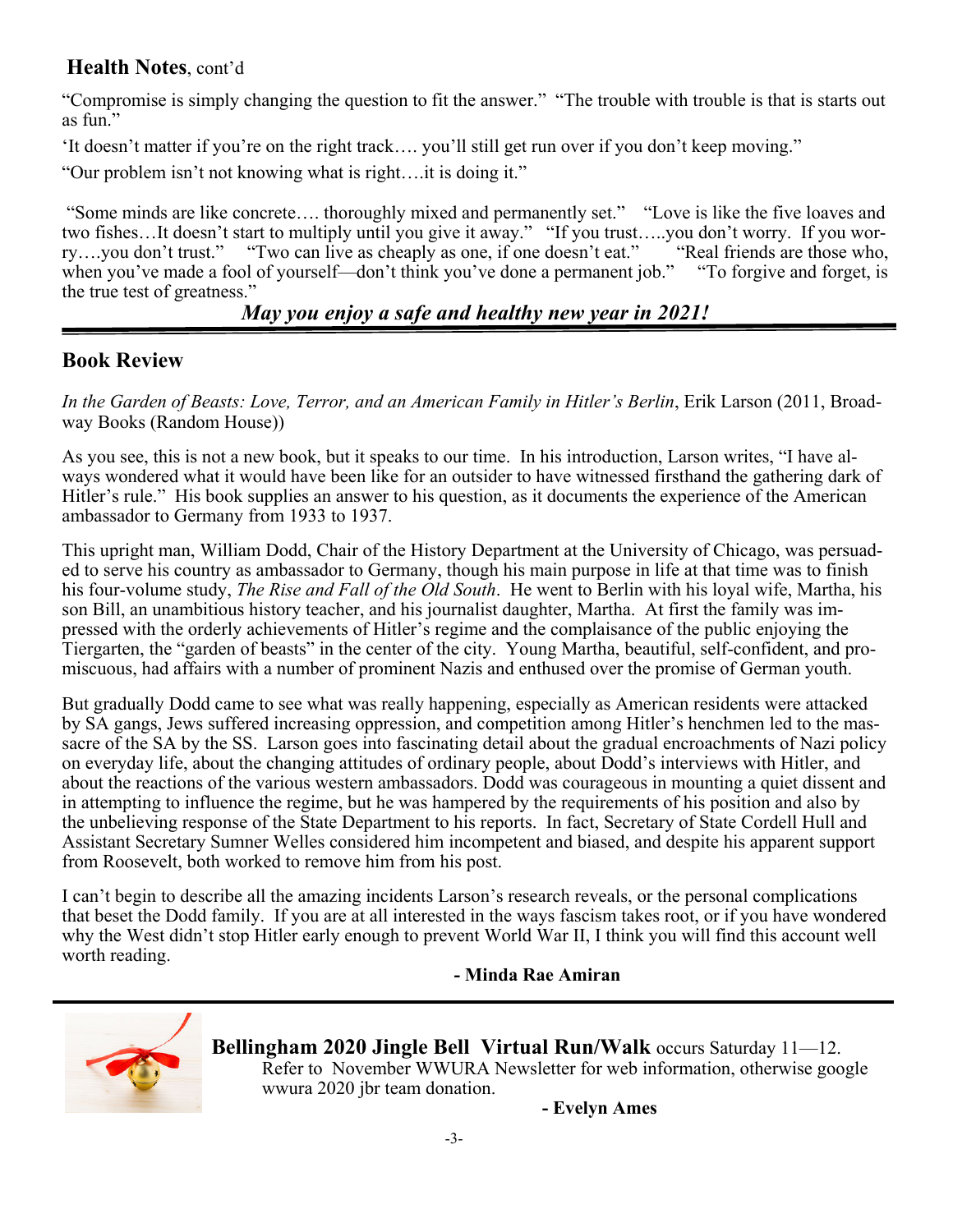## **Cooking for One (or Two)**

### **Suzanne Krogh**

 It was a chilly December day in Seattle and Mrs. Heppner had invited 4-year-old Peter and me for an afternoon treat. First, she presented us with a lovely, warm cider. Then Mrs. Heppner, a renowned baker, impressed us with an array of irresistible, fancy Christmas cookies. But my favorite was a simple one….a basic round shape that was more buttery than a sugar cookie, a bit sweeter than a butter cookie. Would she share the recipe? She would not.

 "It's my Christmas cookie," she explained. "I have to have one that's just mine. I won't even give the recipe to my daughter, although it's in my will."

 Ten years later we had moved to Ashland, Oregon and Phyllis, a new friend, invited me to tea. Along with the tea came a little plate of cookies. With one bite I knew I had found the "secret" cookie. I have no idea how I knew. I just did. Would Phyllis share the recipe? I held my breath. She would. And here it is.

 If you want a simple, but elegant cookie, one that can be sprinkled with colored sugar for Christmas if you like, this is it.

#### **Phyllis's Butter-Sugar Cookies**

#### **Ingredients**

1 cup (2 sticks) butter 2 cups flour 1 cup sugar 1 teaspoon baking powder 1 teaspoon vanilla 1/4 teaspoon salt 1 beaten egg

#### **Instructions**

Cream the butter, sugar, and vanilla until smooth. Stir in the egg until smooth.

Mix together the flour, baking powder, and salt.

Add dry ingredients to the creamed mixture.

Cover the dough and chill about one hour.

Shape the dough into balls about the size of large walnuts or, for larger cookies, golf balls. Place them in rows on a cookie sheet with room for them to spread.

Flatten the balls with the bottom of a drinking glass dipped in sugar. For best results, press fairly hard. Bake 10-12 minutes at 350 degrees. When they're done, edges of cookies should have just a bit of color to them.

### **Tips**

For Christmas cookies, use colored sugar or jimmies.

The glass you use should have a totally flat bottom with no rim.

These cookies freeze well. (Between you and me, they are great straight out of the freezer.)

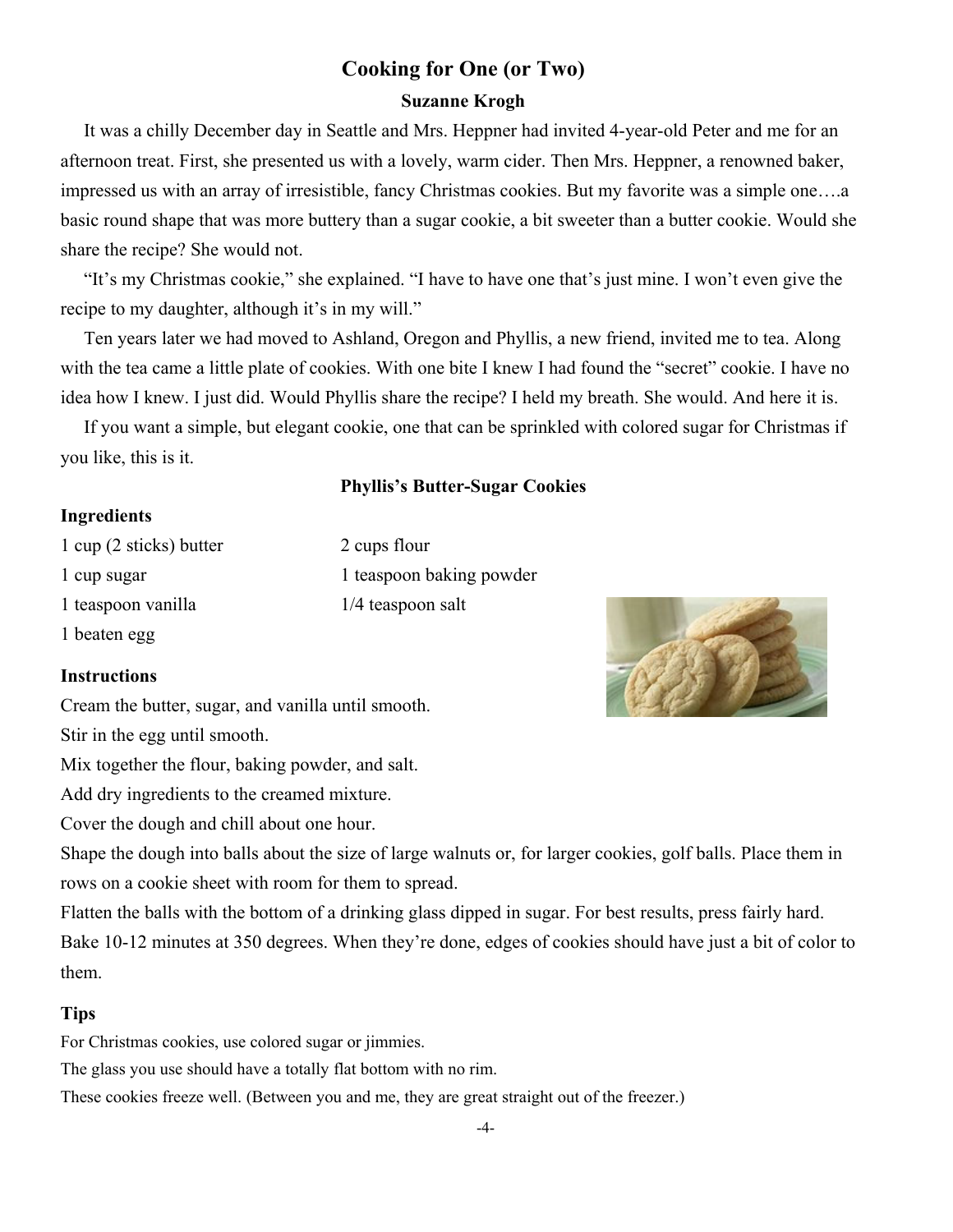### **Writer's Group**

#### **The Yellow Bowl**

Anyone watching could have thought Helena was in some sort of trance, although they might have understood if they knew even a portion of the story. She stood in the implausibly still kitchen, the mantle clock ticking from the next room, an eternal metronome. Eyes closed, arms crossed in a self-embrace, she lets her head fall back a bit. She breathes in diluted leftovers - applesauce, fresh bread, chicken soup, chocolate cake – that emanate from the cream-colored paint and pink floral curtains.

Children's laughter from outside rouses her. She opens her eyes and slowly runs her hands across the worn and nicked maple counter, bright here and stained there, a constellation of faded aubergine rings where wine bottles roosted, oval charcoal singes from her mother's favorite enameled cast iron pot. Helena leans over and inhales vestiges of garlic and onion. She moves toward the stove, fingertips tracing miniscule bits of bread dough forever glued to the counter. She brushes leftover toast crumbs into her palm.

She opens a cabinet and bathes in rich blends of spices and herbs; removes the jars in front, an odd collection of sizes and shapes, some with labels and some without. A dusting of salt, pepper, and crushed leaves blankets the cabinet shelf. Helena rummages through the collection, jars clinking against one another, poofs of memories enveloping her each time she opens a container. She turns a jar of persimmon-colored paprika in her hands, almost tastes her mother's stew; takes out an ancient jar of chili pepper flakes that she kept refilled for her mom, slips it into her pocket.

Helena goes to the sink, stares out the window to pink and peach roses oddly in full bloom. She fingers a hanging tea towel, studies the ring of dried coffee in the chipped cup left in the sink. A few things rest on the drying rack: a paring knife, concave and thin from use; an overturned yellow bowl; an upside-down salad plate with *Made in England* on the bottom; a silver-plated dinner fork and spoon. She picks up the bowl and cradles it in her hands. Its smooth and steep shape rests perfectly in the curve of her fingers. It invites dives for ice cream against its sides, scrapes for the last traces of deliciousness, akin to licking the remnants of cake batter from a mixing bowl. Its lemon colored glaze is scored by the weft and warp of decades of scrapes and clinks, divulging rapt pleasure from chocolate fudge or strawberry or mocha or plain old vanilla. Silent now, its mosaic of tiny lines evokes a haphazard etching that pools in the bottom of the bowl.

The smack of a screen door startles Helena back to the moment. Ducking his head as he emerges from the mud room, her brother Norm's dimples and one-sided bit of a grin throw Helena back to their childhood. "Hey sis," he says. "You doin' okay?"

"I guess. Kind of." Helena weakly smiles back at him. "No. I just talked to her last week."

Norm stays by the door, pulls out his mask and puts it on. She does the same. They stare at one another, this new reality. Helena needs a long hug from him but hesitates, as does he.

"The doctor told me she was very peaceful," she says. "I guess by the time the neighbors called an ambulance, she was barely breathing." Helena spins the jar in her pocket. "I wish I'd seen her. I wish I'd been here. I kind of can't stand it she was all alone." Tears well and stream down her face. She looks out the window again, tries to gain control.

"I know," Norm mumbles. Minutes pass. "I could easily have gotten over here if she'd called me. I know she was trying not to bother me since I've been pulling so many shifts at the clinic." He rocks from foot to foot, slowly zips and unzips his fleece. "I just wish she'd called me," his voice cracks. "Or that I had called her."

The neighbor's young kids run by the window, their laughter almost infectious enough to make Helena smile. They giggle helplessly, collapse in a tumble, roll on the damp green lawn. One by one they lay on their backs and swish their little arms and legs across the ground, making angels in the grass.

#### *-Catherine Shornick*